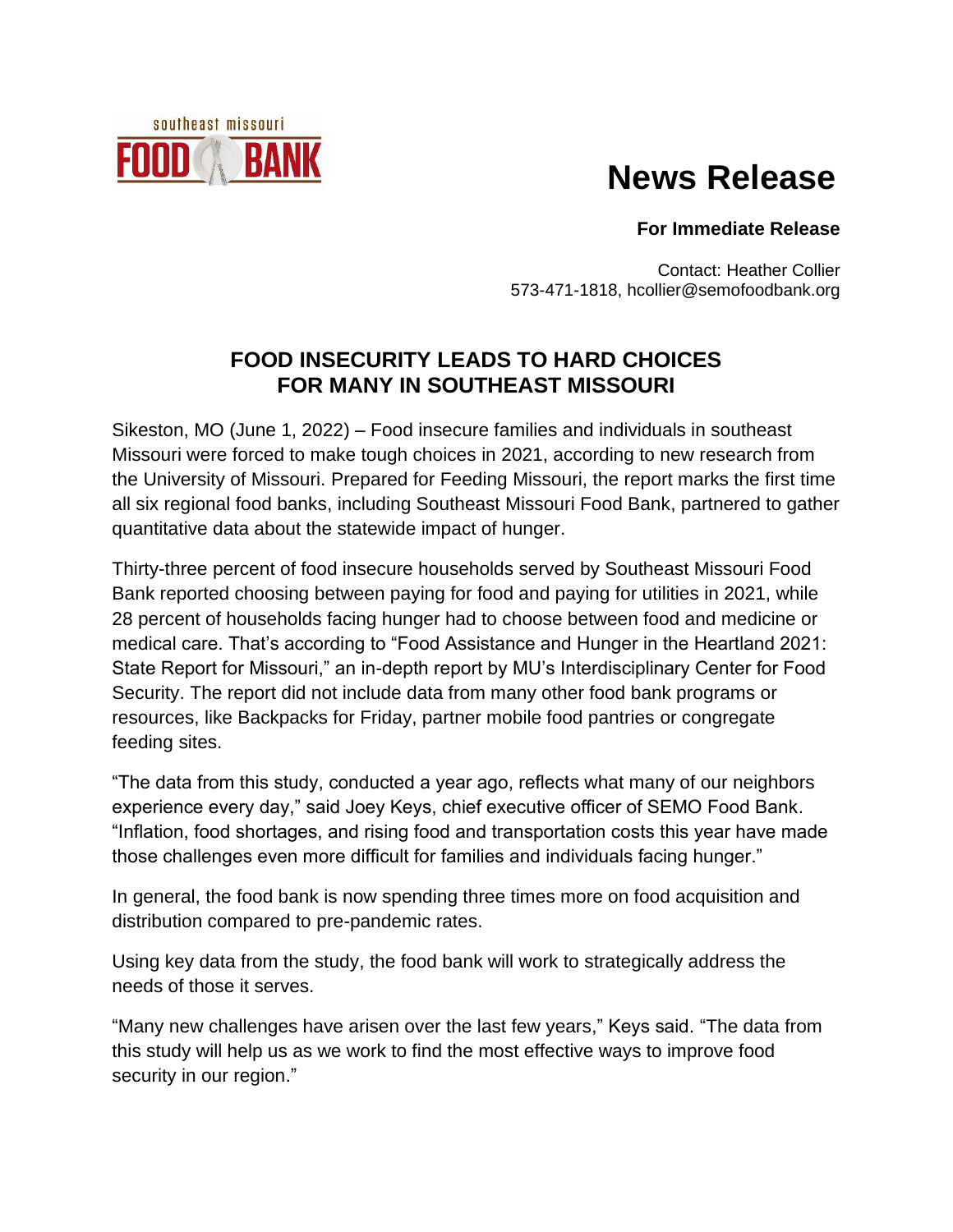The report also highlights the connection between food and health, with 64 percent of households saying they purchase the least expensive food, even if it wasn't the healthiest option. Additionally, 72 percent of households served by SEMO Food Bank have a member with high blood pressure, 59 percent have a member with high cholesterol and 50 percent have a member with diabetes or pre-diabetes.

"We know access to healthy food is important to overall health, and this report underlines that," Keys said. "We also know that healthier foods like fresh produce and protein often cost the most. The food bank strives to make healthier foods more accessible to the people we serve."

Additional findings also provide insight on who is visiting food pantries and making use of the food bank's services. According to the study, 53 percent of households have at least one adult age 65 or older, 30 percent have a least one child 18 or younger, and 70 percent identified as female. Furthermore, 77 percent of households have at least one member with a high-school degree or higher education, 36 percent include at least one working adult and 17 percent of households include a veteran.

"The neighbors we serve come from all walks of life and may be experiencing any number of challenges that amplify food insecurity," Keys said. "Seniors, families, veterans and many others rely on our network to ensure consistent access to healthy food. The food bank services and network agencies are vital to so many in the community to fill those times when food is scarce."

To read the complete report for Southeast Missouri Food Bank, visit www.semofoodbank.org/news-publications/; the statewide report is available at foodsecurity.missouri.edu.

# # #

## **About Southeast Missouri Food Bank**

Southeast Missouri Food Bank provides food to 140 food pantries, soup kitchens, and shelters in 16 southeast Missouri counties. They include Bollinger, Butler, Cape Girardeau, Carter, Dunklin, Madison, Mississippi, New Madrid, Pemiscot, Perry, Reynolds, Ripley, Scott, Ste. Genevieve, Stoddard, and Wayne counties. The food bank also provides mobile food distributions, monthly boxes of food to eligible seniors and weekend backpacks of food to 1,200 in 31 school districts. The mission of Southeast Missouri Food Bank is to end hunger and leverage the power of food to build a healthy community. The food bank is affiliated with Feeding America, the nation's largest food bank network, and has received the highest possible rating from Charity Navigator, attesting to its adherence to best practices. Those interested in helping can do so by